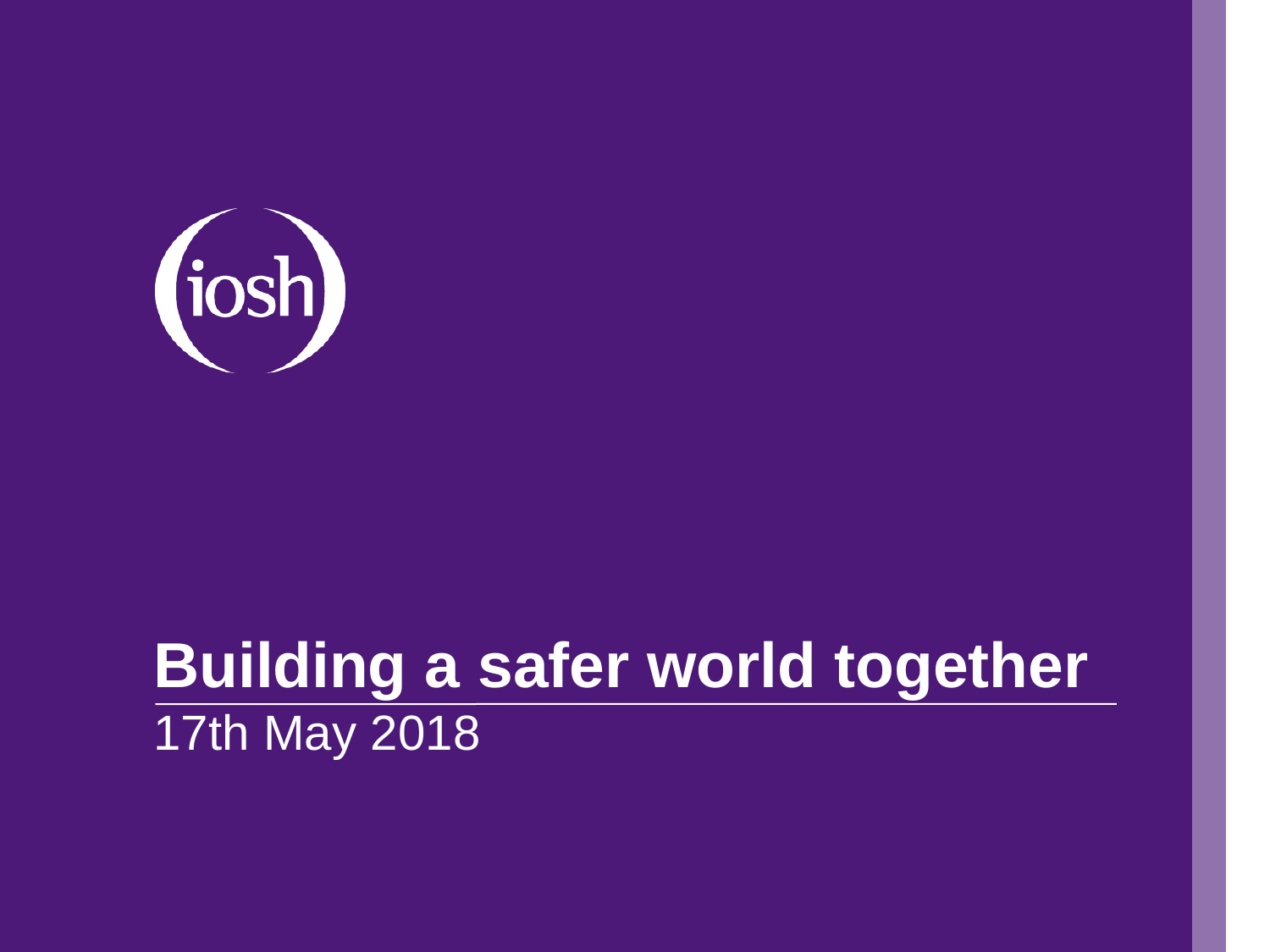# **Building a safer world together**

Chair's welcome

## **Louise Hosking** IOSH Chiltern Branch Chair IOSH Vice-President

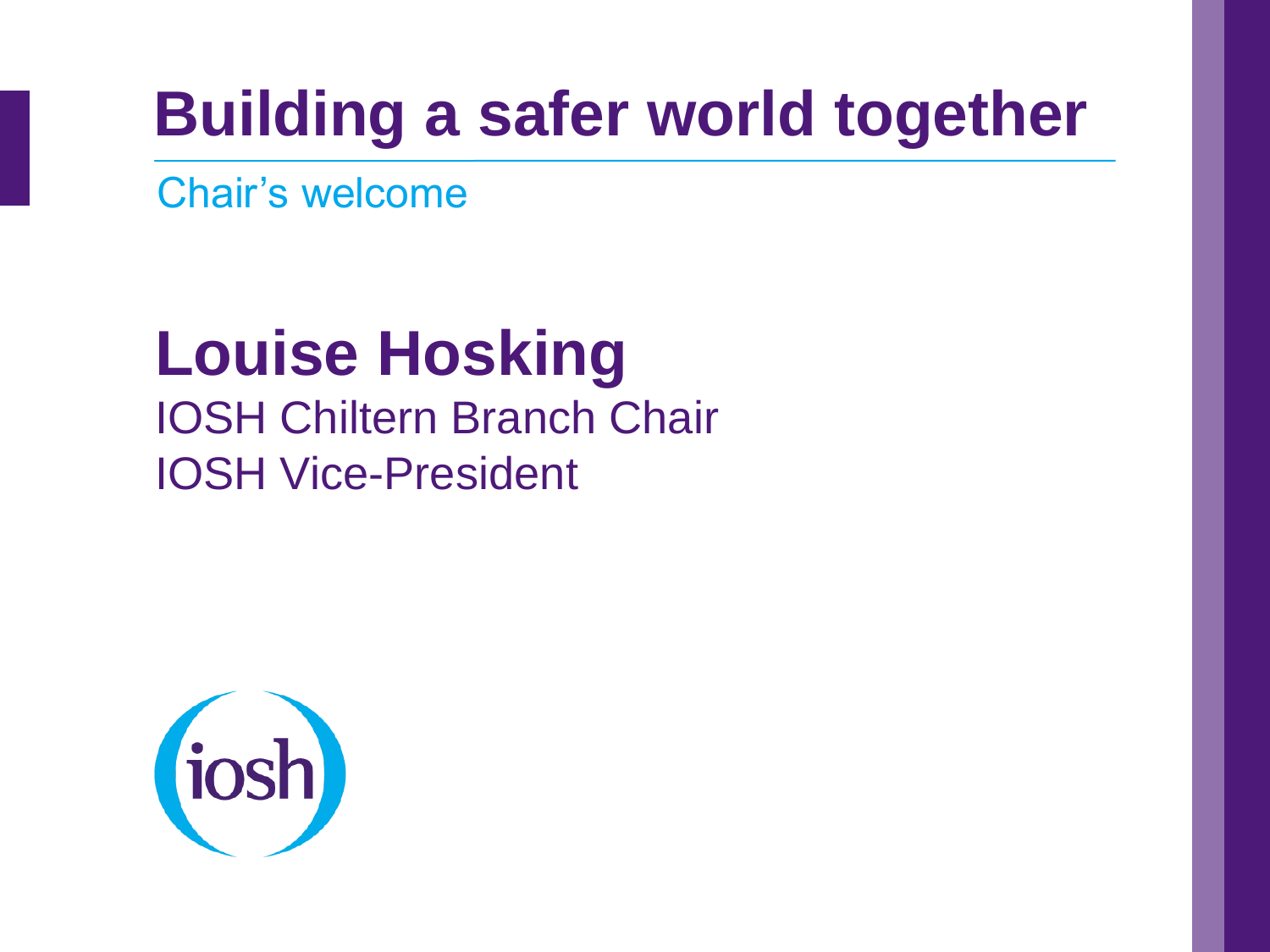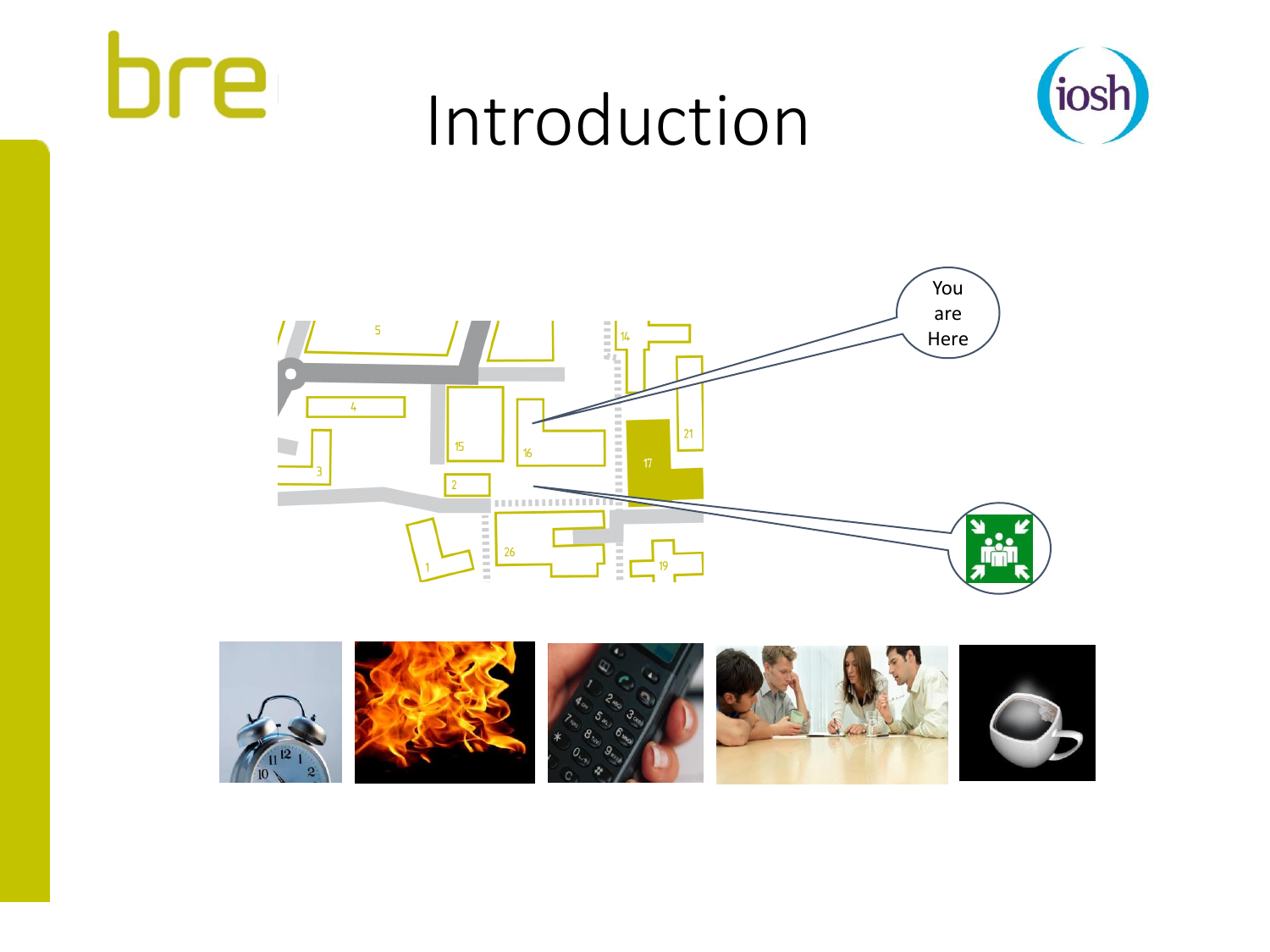pre



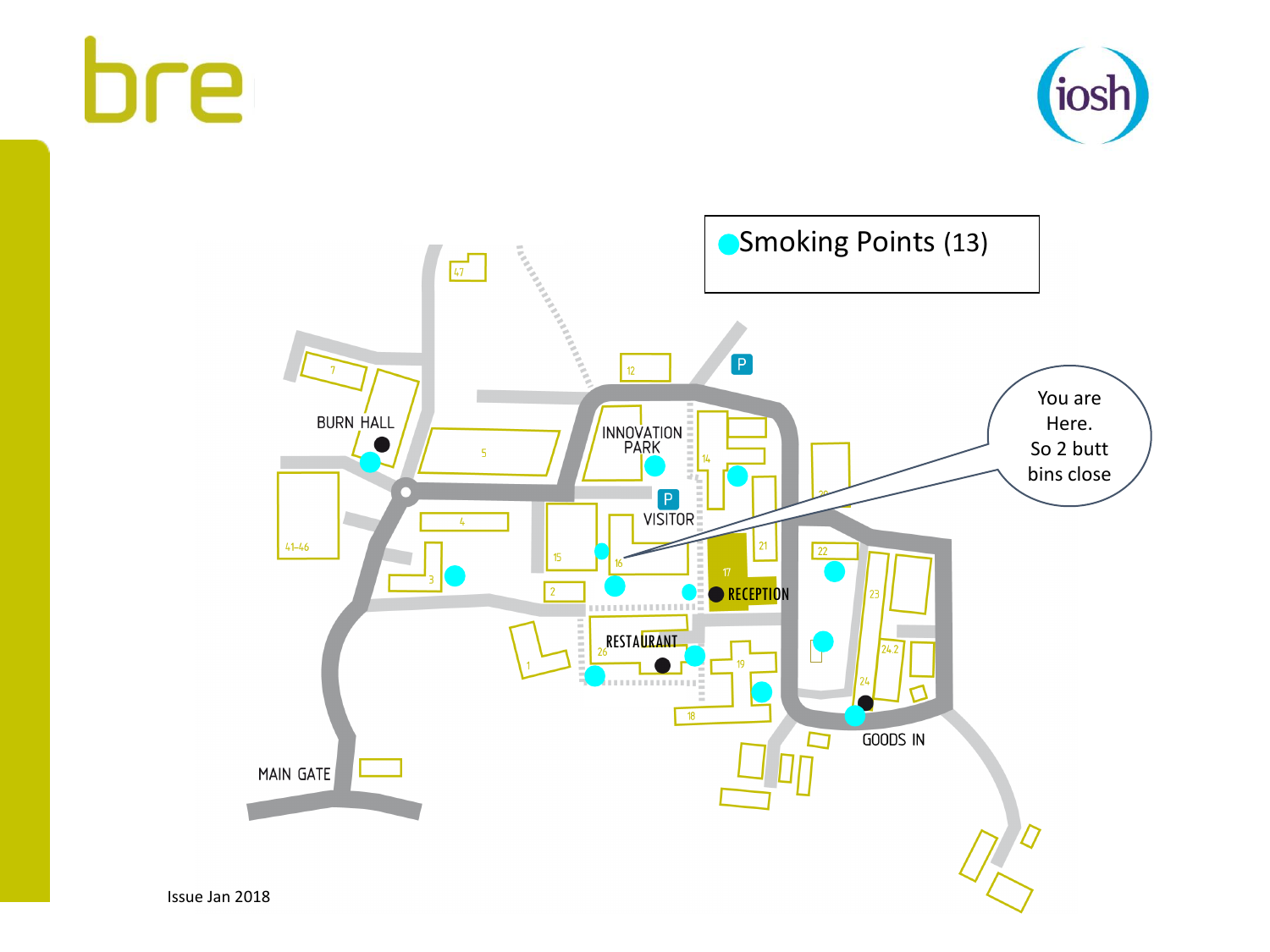## **Recording of Event:**

Chiltern Branch records the audio and video of the event presentations, so that they may be edited and used to produce CPD materials.

We avoid recording our audience (except questions from the floor) but if anyone has any concerns please speak to Chris Bowles, Comms Lead or Louise Hosking Chair.

Thank you for your cooperation in advance.

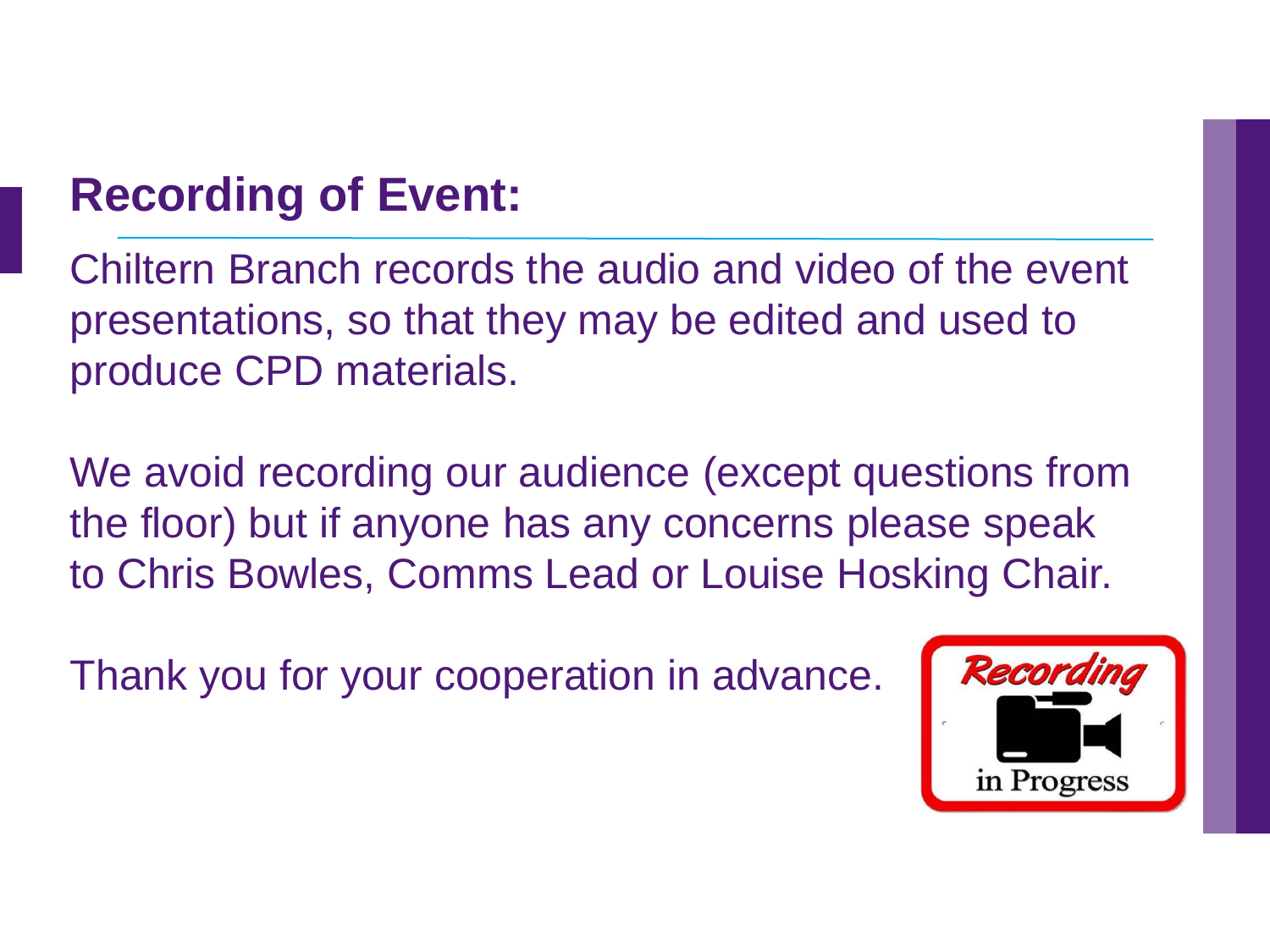

## **Using Twitter**

## **@IOSH\_Chiltern**

**#Elephantintheroom**

#### **#IOSHChiltern**

**@IOSH\_Tweets**

### **IOSH Chiltern**

@IOSH\_Chiltern

Official Twitter for #IOSH Chiltern Branch, All welcome to events. #wellness #Herts #Beds #Bucks #Biscuits Tag us in your pictures of great #healthandsafety 4RT

- **Warkyate, England**
- S iosh.co.uk/Membership/Our...

**309 Following** 231 Followers

| <b>Tweets</b>         | <b>Tweets &amp; replies Media</b> |                                                |  |
|-----------------------|-----------------------------------|------------------------------------------------|--|
| <b>-</b> Pinned Tweet |                                   |                                                |  |
| $\left( \right)$      |                                   | <b>IOSH Chiltern</b> $\cdot$ 19/04/2018 $\sim$ |  |
| n                     |                                   |                                                |  |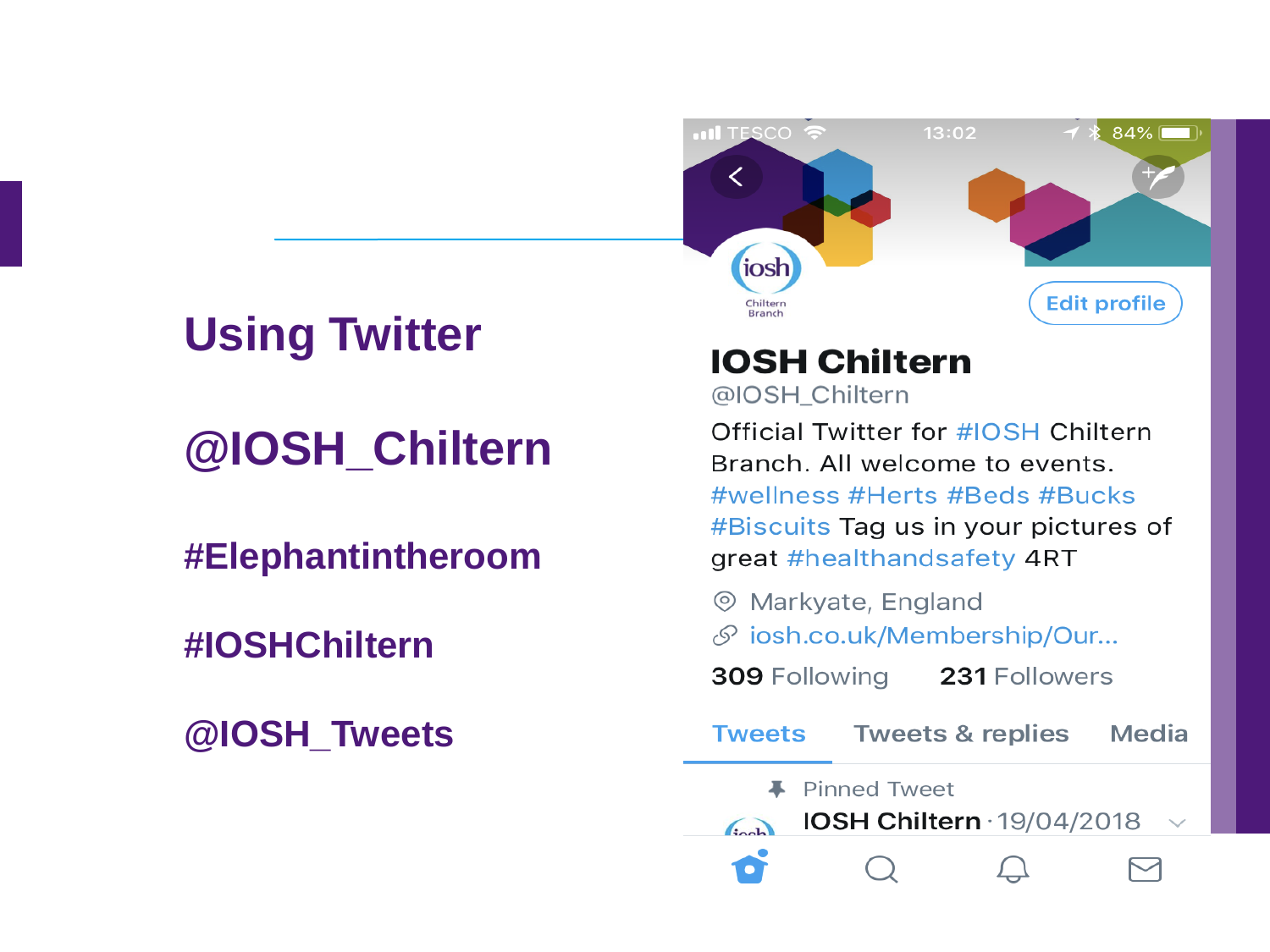## **About IOSH**

The professional body leading the way

- 48,000 members in over 130 countries
- 1100 Volunteers in a wide range of sectors
- 42 Global Branches and 18 specialist groups
- The voice of the profession led by our Presidential Team
- 160,000 people trained to IOSH standards each year in over 70 countries
- Vision: a safe and healthy world of work
- Mission: to be the professional body leading the way in global occupational safety and health